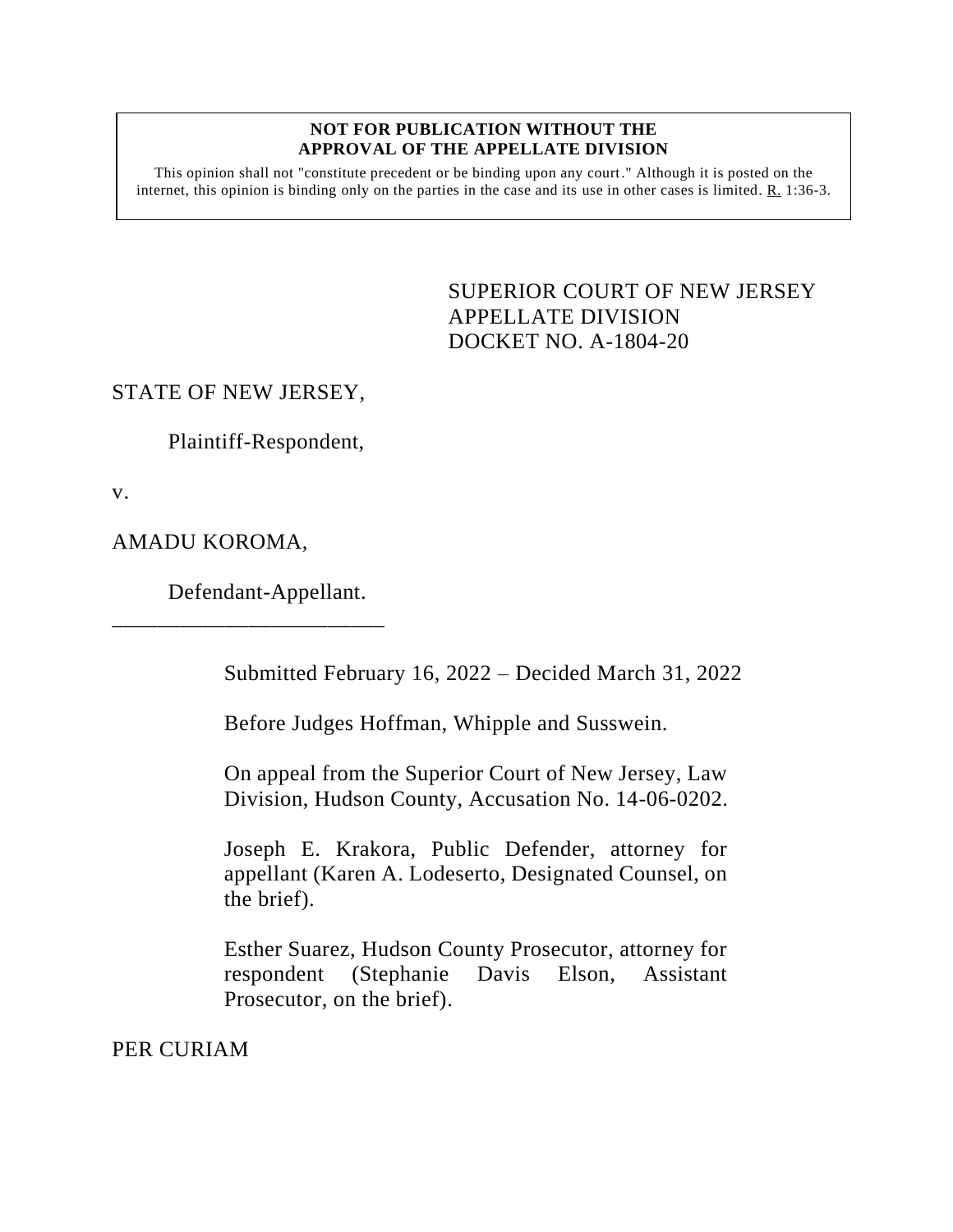Defendant Amadu Koroma appeals from a June 30, 2020 order denying his petition for post-conviction relief (PCR) without an evidentiary hearing. Because the record indicates defendant may not have understood questions regarding the effects of a plea on his immigration status and the record does not show the substance of prior counsel's advice as to the possible immigration consequences of accepting the guilty plea, and whether she pressured defendant to plead guilty, we remand for an evidentiary hearing.

In 2003, defendant was granted asylum as a refugee from Sierra Leone. At sixteen years old, he saw his father killed by people who worked for the government and are still in power. In 2011, he became a lawful permanent resident.

On June 20, 2014, defendant waived indictment and trial by jury for thirddegree theft of a cell phone, N.J.S.A. 2C:20-3(a), and pled guilty under Hudson County Accusation No. 14-06-0202-A. On the plea form, defendant answered the questions as follows:

17. a. Are you a citizen of the United States? No.

. . . .

b. Do you understand that if you are not a citizen of the United States, this guilty plea may result in your removal from the United States and/or stop you from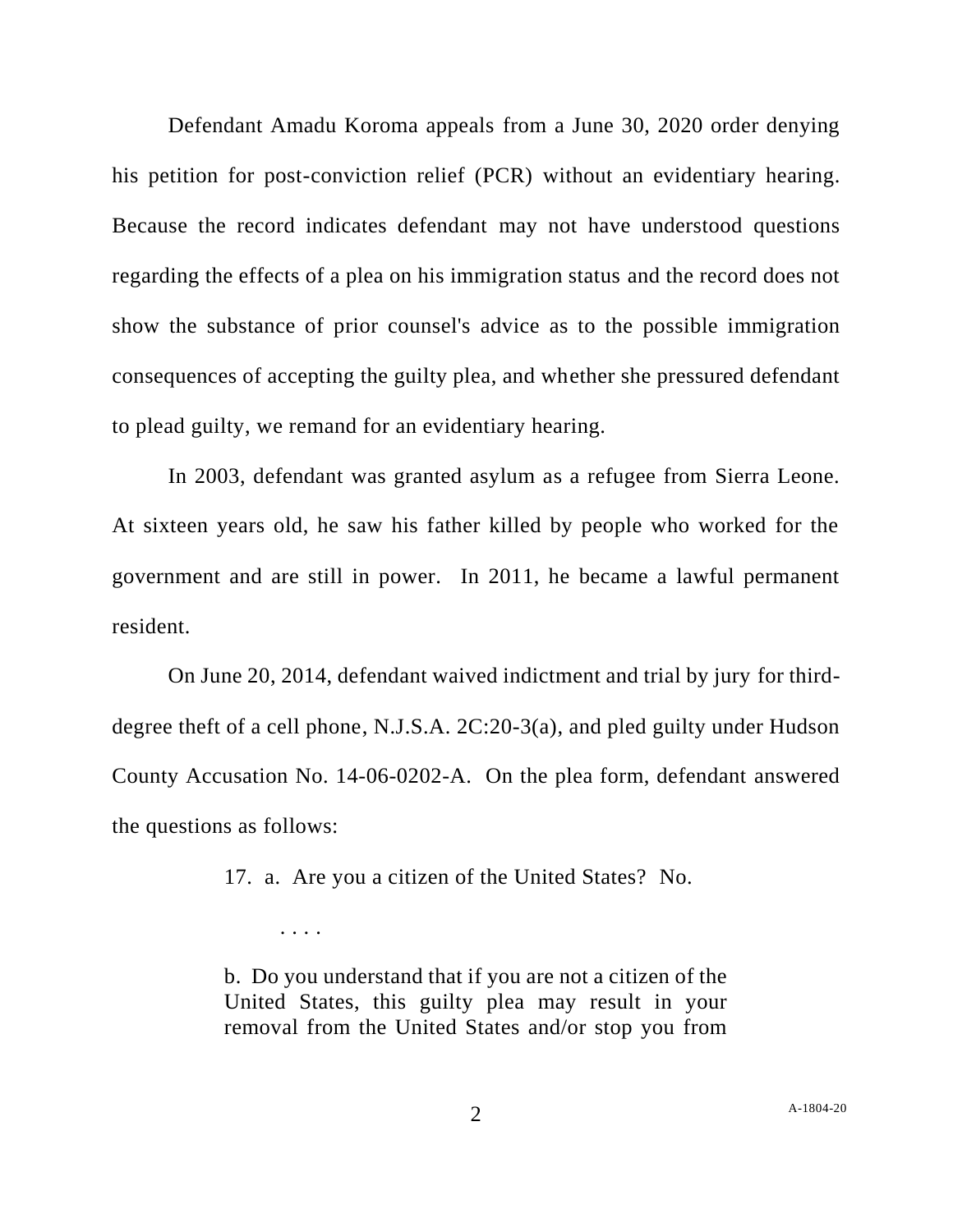being able to legally enter or re-enter the United States? Yes.

c. Do you understand that you have the right to seek individualized advice from an attorney about the effect your guilty plea will have on your immigration status? Yes.

d. Have you discussed with an attorney the potential immigration consequences of your plea? No.

. . . .

e. Would you like the opportunity to do so? No.

f. Having been advised of the possible immigration consequences and of your right to seek individualized legal advice on your immigration consequences, do you still wish to plead guilty? Yes.

At the plea hearing, defendant stated he understood the plea agreement

and he had time to discuss the case with his attorney before deciding to plead

guilty. With respect to his immigration status, the court engaged in the

following colloquy with defendant:

[The court]: Do you understand that by pleading guilty to this offense, you are subject to deportation?

[Defendant]: Yes.

[The court]: You understand you have a [r]ight to consult with an attorney specializing in [i]mmigration matters before entering this plea to determine what the consequences of this plea would be on your status?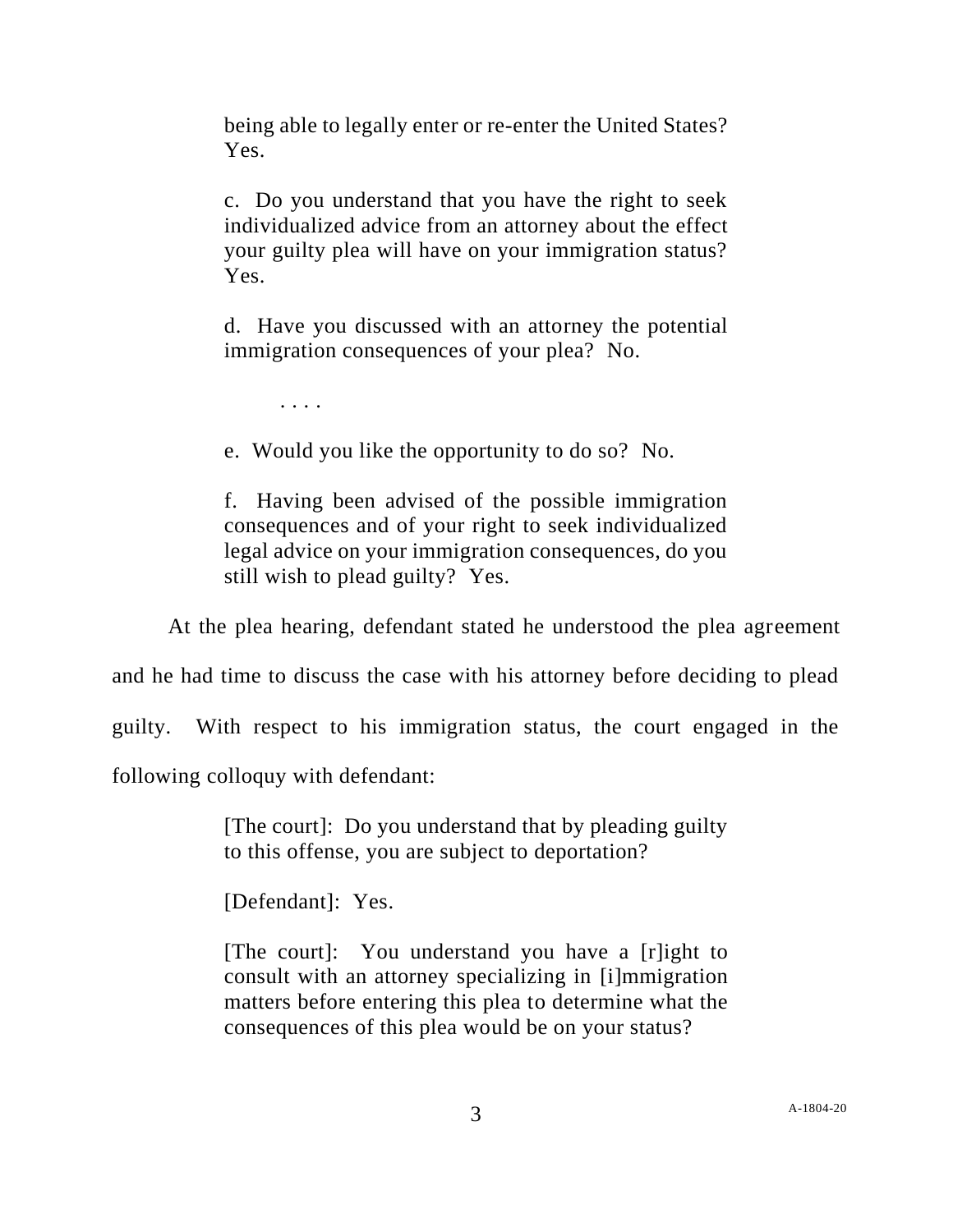[Defendant]: Yes.

[The court]: Have you done that?

[Defendant]: Yes.

[The court]: You have spoken with an [i]mmigration lawyer?

[Defendant]: Never spoke to [i]mmigration.

[The court]: Do you intend to speak to one?

[Defendant]: No.

[The court]: You are giving up that [r]ight?

[Defendant]: I never spoke to them.

[The court]: I know you haven't. Do you understand you have the [r]ight to do that?

[Defendant]: Yes, my Lord.

[The court]: Do you intend to give that [r]ight up?

[Defendant]: Yes.

. . . .

[The court]: So, you understand your [r]ights, sir?

[Defendant]: Yes, my Lord.

Defendant's counsel again raised his immigration issue with the court:

[Defendant's counsel]: . . . I do want to bring to the [c]ourt's attention that[] I did speak quite a few times,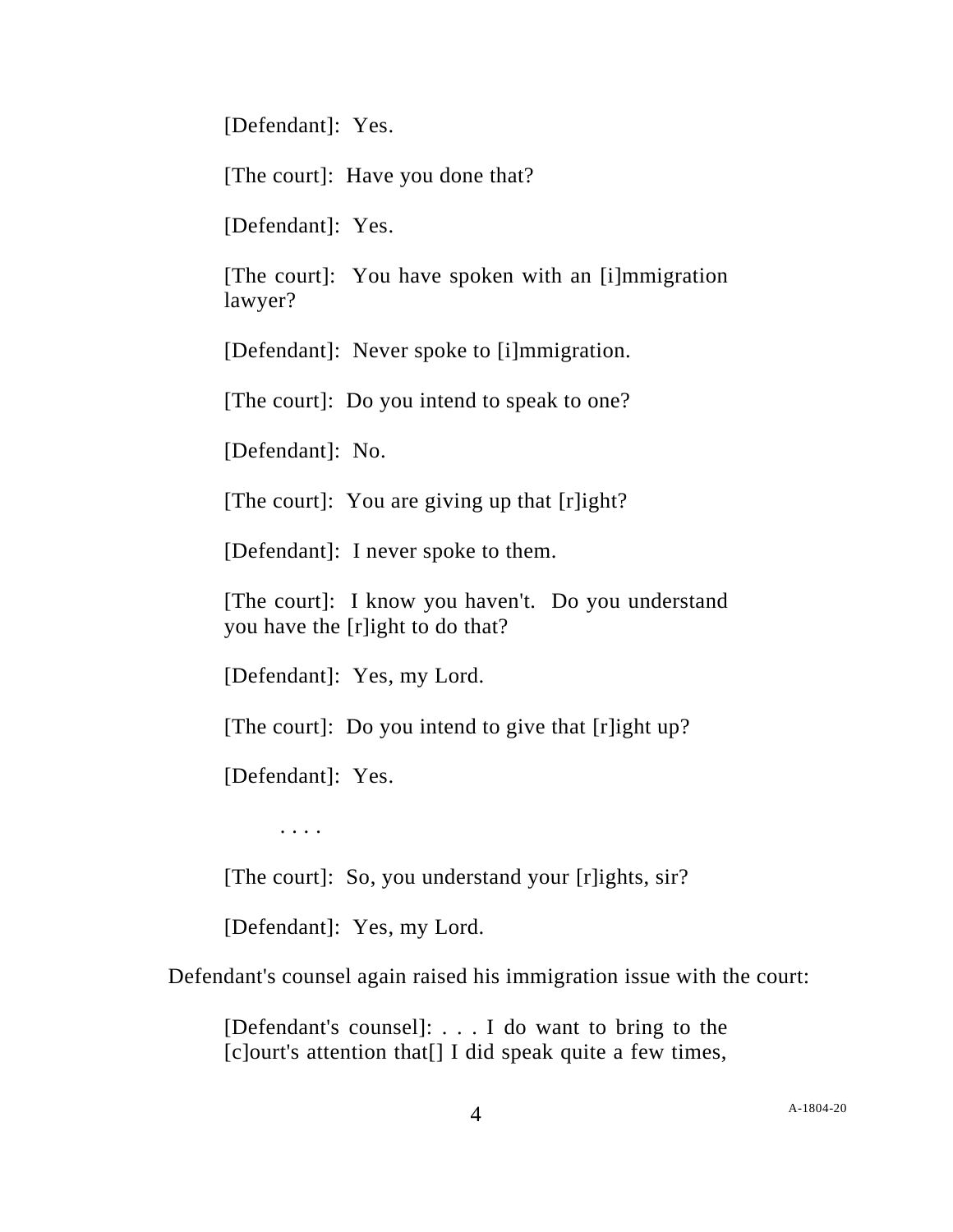twice, to [defendant] about his [i]mmigration. He's listed as refugee, [Y]our Honor, not a particular classification I find often, but [defendant] has assured me that he doesn't believe he would suffer any [i]mmigration consequences.

Your Honor, I want to make sure you tell the [j]udge that's what you told me.

[Defendant]: Yes, that's true. That's what I told her.

[The court]: Well, I just need to make sure that you're aware of the fact that you have a [r]ight to consult with a lawyer about your [i]mmigration status before you enter the plea, and you advised me that you were giving that  $[r]$ ight up[.]  $[I]$ s that correct?

[Defendant]: Yes.

On August 1, 2014, defendant was sentenced to a two-year term of probation and did not appeal his sentence or conviction. As a result of his plea, the United States Department of Homeland Security ordered defendant's deportation, which he is currently appealing.

On June 10, 2019, defendant filed a pro se petition for PCR. He claimed "[i]neffective counsel[,] advised to plead guilty without due consideration of facts and circumstances surrounding arrest and my immigration status – including negative [e]ffects upon status." Defendant filed a certification stating the following facts applicable to this appeal: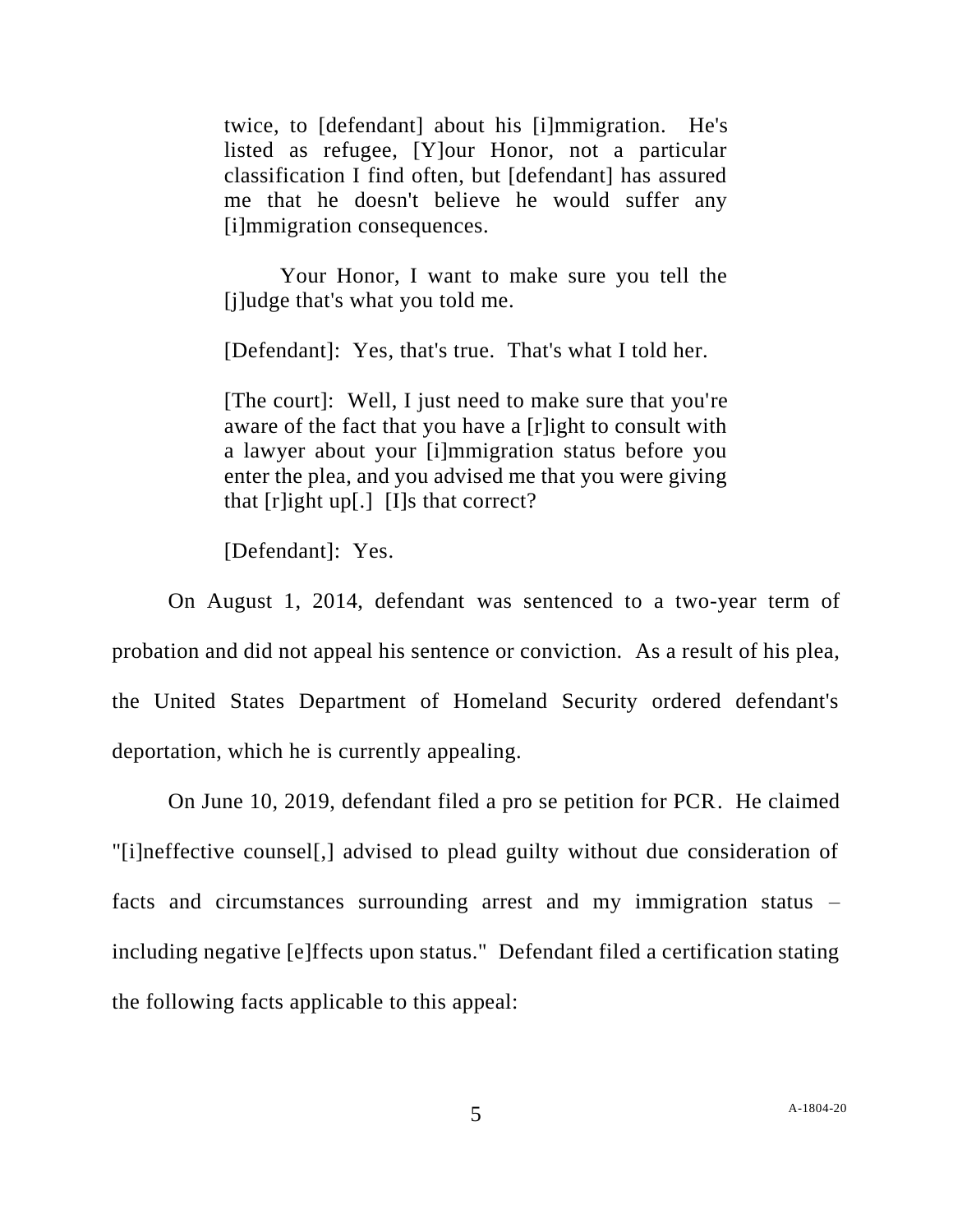My attorney convinced me that if I went to trial I would lose and spend more years in prison, so I should take the guilty plea that was offered and I would get out on probation. She coerced me into taking the plea even though I wanted to go to trial as I was sure I would not be convicted. . . .

My attorney did not provide me with a copy of the discovery so I could see what the evidence was against me. She also never reviewed the evidence with me. I was left in the dark and trusted my attorney to properly advise me since I had no choice.

My attorney only met with me two times, and only seemed interested in having me plead guilty. She never seriously talked with me about my wanting to go to trial.

. . . .

When the [c]ourt asked me if I wanted to speak with an immigration attorney before I entered the guilty plea, I at first did not understand but I said I did not want to. My attorney did not go into any real detail about this. I was a refugee and had a green card. . . . [I]f I had been given the opportunity to speak with an immigration attorney I would have had better information.

On May 19, 2020, the PCR court heard oral argument. On June 30, 2020,

the court entered an order and written decision denying defendant's PCR petition because he failed to allege a prima facie claim of ineffective assistance of counsel requiring an evidentiary hearing. The court rejected defendant's argument that "the plea colloquy indicate[d] 'some lack of understanding on the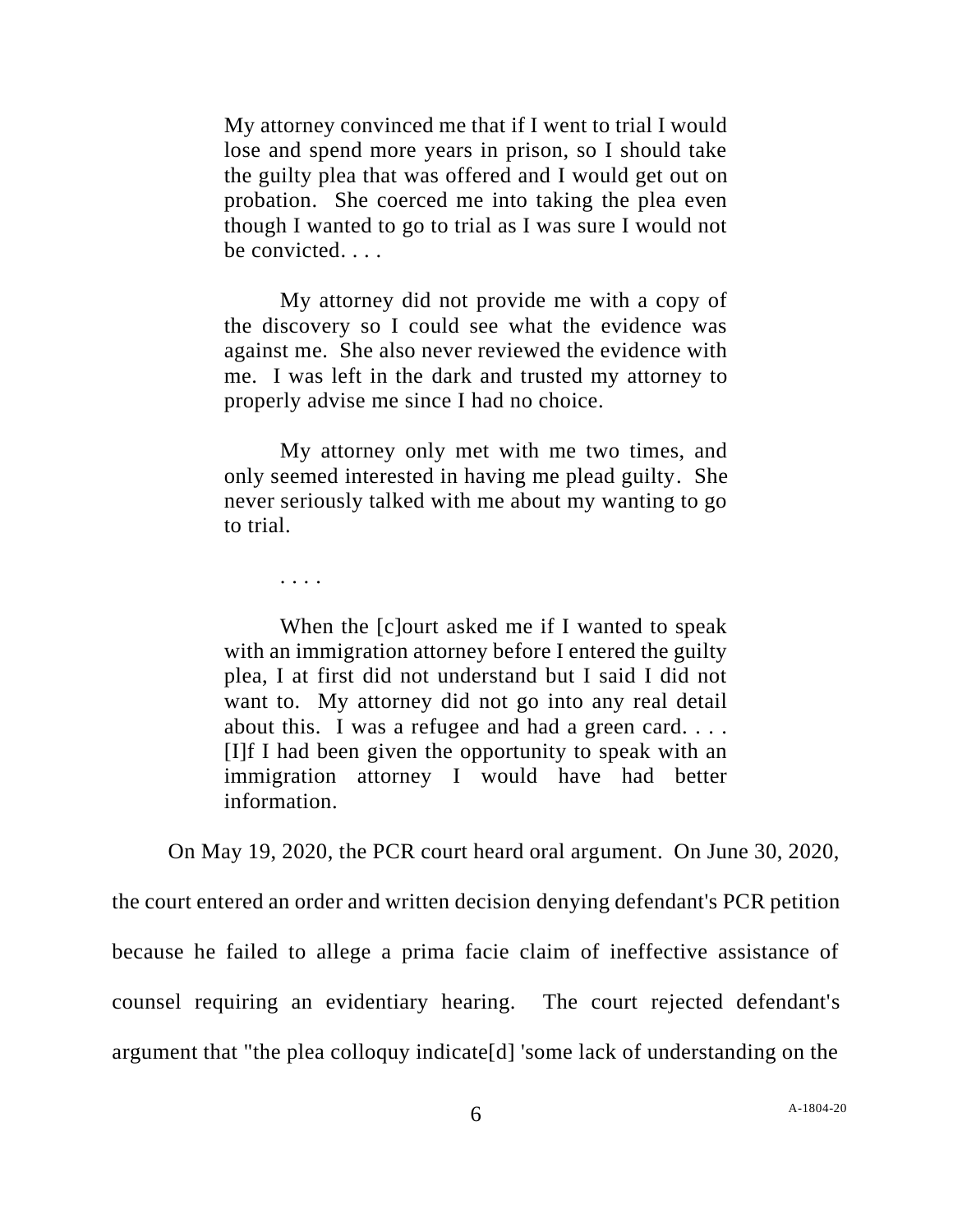part of the defendant as to the [c]ourt's pertinent questions, at least initially, and his acknowledgment of the questions upon restating.'" The court was also not convinced defendant's use of the term "my Lord" when addressing the judge demonstrated that he did not fully understand the proceedings.

The court noted that defendant did not allege that counsel advised him "one way or another" about the immigration consequences of his plea. He answered on the plea form that he was advised of the right to consult with an immigration attorney, and he was advised of that right at the plea hearing. The court also noted that given defendant's unique immigration status, the law was not "succinct and straightforward," and defendant's counsel was not obligated to do more than advise defendant that "pending criminal charges may carry a risk of adverse immigration consequences, [Padilla v. Kentucky, 559 U.S. 356, 369  $(2010)$ ]."

Moreover, the court noted that the judge explained to defendant that he was subject to deportation. Additionally, the court noted that defendant's counsel explained she met with defendant multiple times and defendant was sure he would not be deported. Defendant did not explain what information he would have received that would have affected his decision to plead guilty. Thus, the court concluded that, based on the plea colloquy and plea form, defendant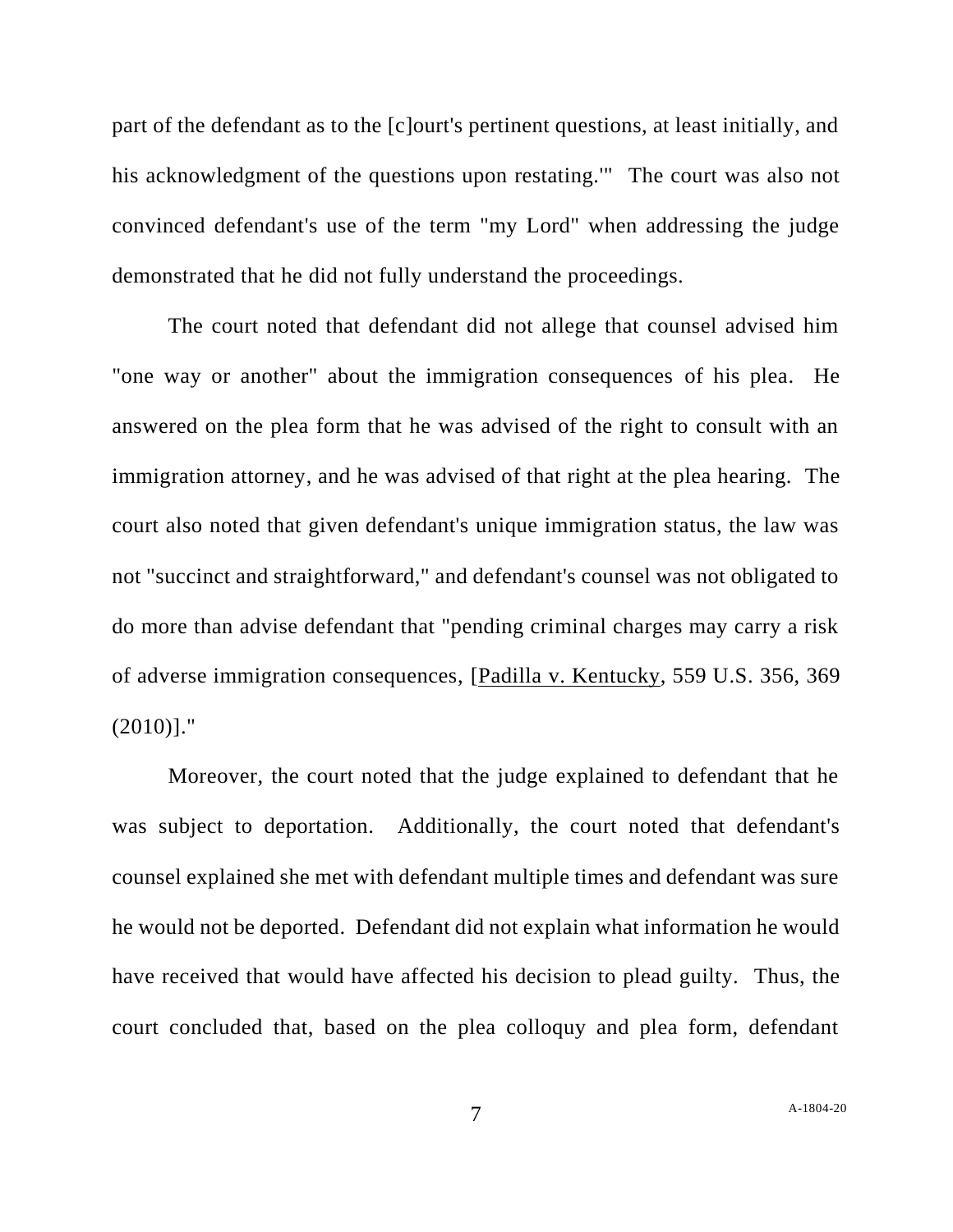understood his right to consult with an immigration attorney, and he was advised

about the potential consequences of the plea. This appeal followed.

Defendant raises the following issues:

## POINT ONE

THE PCR COURT ERRED IN DENYING MR. KOROMA'S PETITION FOR POST-CONVICTION RELIEF WITHOUT GRANTING AN EVIDENTIARY HEARING AS TESTIMONY IS NEEDED FROM PRIOR COUNSEL REGARDING THE SUBSTANCE OF HER ADVICE AS TO THE IMMIGRATION CONSEQUENCES OF ACCEPTING THE GUILTY PLEA.

## POINT TWO

THE PCR COURT ERRED IN DENYING MR. KOROMA'S PETITION FOR POST-CONVICTION RELIEF WITHOUT GRANTING AN EVIDENTIARY HEARING AS TESTIMONY IS NEEDED FROM PRIOR COUNSEL REGARDING WHY SHE PRESSURED MR. KOROMA TO PLEAD GUILTY.

"Post-conviction relief is New Jersey's analogue to the federal writ of habeas corpus." State v. Pierre, 223 N.J. 560, 576 (2015) (quoting State v. Preciose, 129 N.J. 451, 459 (1992)). Post-conviction relief provides "a built-in 'safeguard that ensures that a defendant was not unjustly convicted.'" State v. Nash, 212 N.J. 518, 540 (2013) (quoting State v. McQuaid, 147 N.J. 464, 482 (1997)). "A petition for post-conviction relief is cognizable if based upon . . . [s]ubstantial denial in the conviction proceedings of defendant's rights under the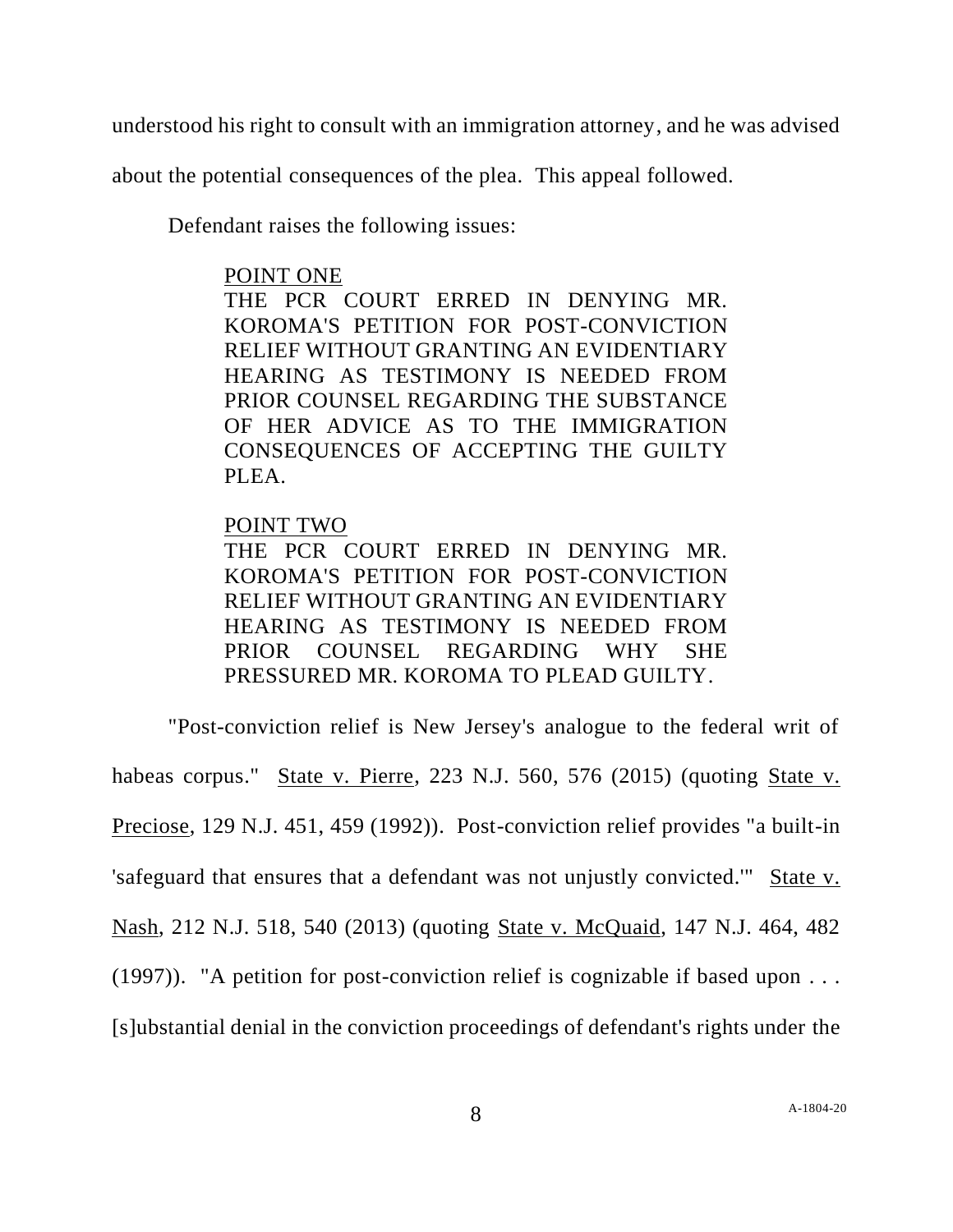Constitution of the United States or the Constitution or laws of the State of New Jersey . . . ." R. 3:22-2(a). "Ineffective-assistance-of-counsel claims are particularly suited for post-conviction review because they often cannot reasonably be raised in a prior proceeding." Preciose, 129 N.J. at 460.

> A defendant shall be entitled to an evidentiary hearing only upon the establishment of a prima facie case in support of post-conviction relief, a determination by the court that there are material issues of disputed fact that cannot be resolved by reference to the existing record, and a determination that an evidentiary hearing is necessary to resolve the claims for relief. To establish a prima facie case, defendant must demonstrate a reasonable likelihood that his or her claim, viewing the facts alleged in the light most favorable to the defendant, will ultimately succeed on the merits.

 $[R. 3:22-10(b).]$ 

An evidentiary hearing will not be granted:

(1) if an evidentiary hearing will not aid the court's analysis of the defendant's entitlement to postconviction relief;

(2) if the defendant's allegations are too vague, conclusory or speculative; or

(3) for the purpose of permitting a defendant to investigate whether additional claims for relief exist for which defendant has not demonstrated a reasonable likelihood of success as required by [Rule] 3:22-10(b).

 $[R. 3:22-10(e).]$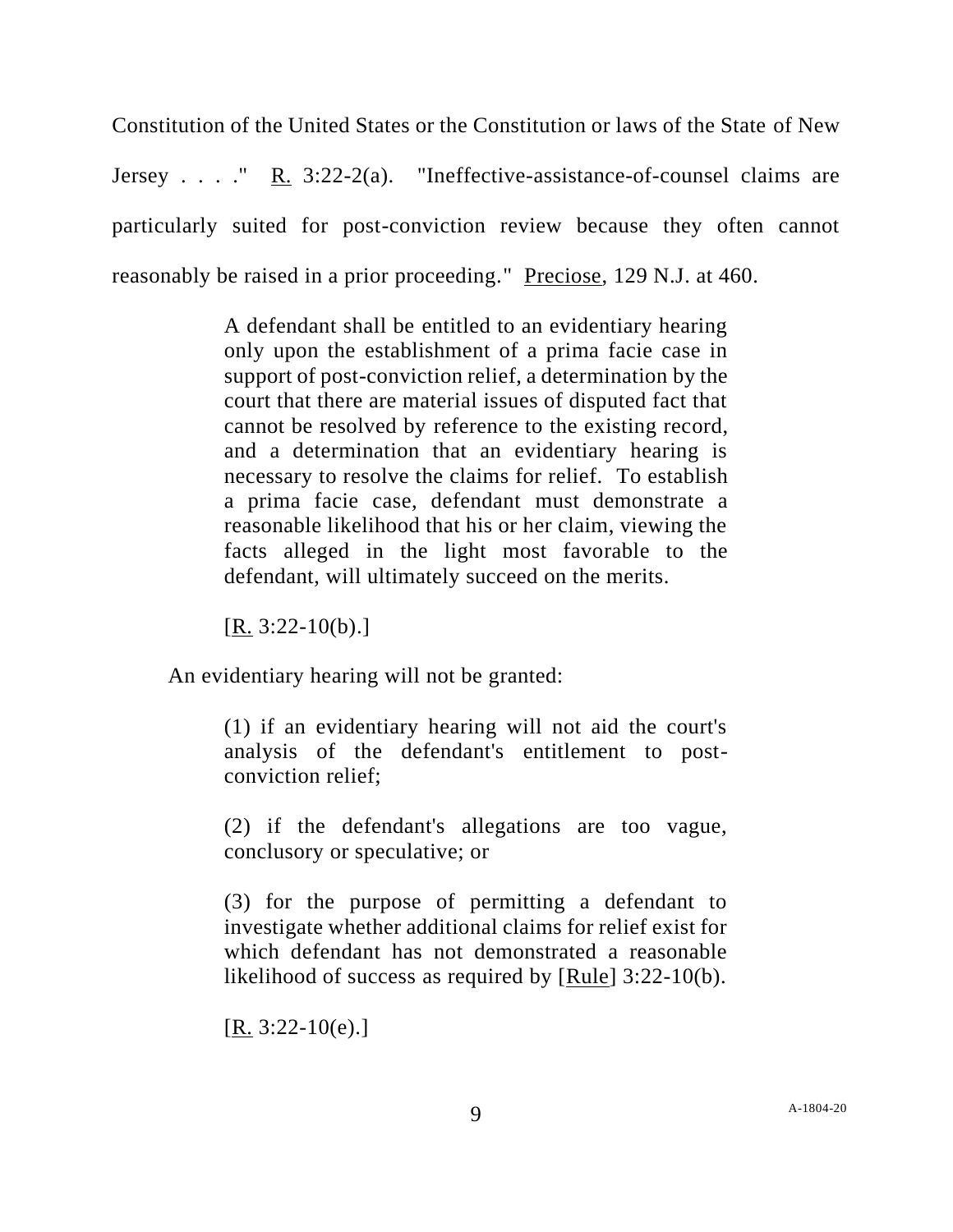Petitioners must demonstrate they meet the two-prong test in Strickland

v. Washington, 466 U.S. 668 (1984).

The first prong is satisfied by a showing that counsel's acts or omissions fell "outside the wide range of professionally competent assistance" considered in light of all the circumstances of the case. "No particular set of detailed rules for counsel's conduct can satisfactorily take account of the variety of circumstances faced by defense counsel or the range of legitimate decisions regarding how best to represent a criminal defendant." Therefore, there is "a strong presumption that counsel's conduct falls within the wide range of reasonable professional assistance." To rebut that presumption, a defendant must establish that trial counsel's actions did not equate to "sound trial strategy." In evaluating a defendant's claim, the court "must judge the reasonableness of counsel's challenged conduct on the facts of the particular case, viewed as of the time of the attorney's conduct."

The second prong is satisfied by a defendant showing "there is a reasonable probability that, but for counsel's unprofessional errors, the result of the proceeding would have been different."

[State v. Chew, 179 N.J. 186, 203-04 (2004) (citations omitted).]

In addition, "counsel must inform her client whether his plea carries a risk of deportation," Padilla, 559 U.S. at 374, and "a petitioner must convince the court that a decision to reject the plea bargain would have been rational under the circumstances." Id. at 372.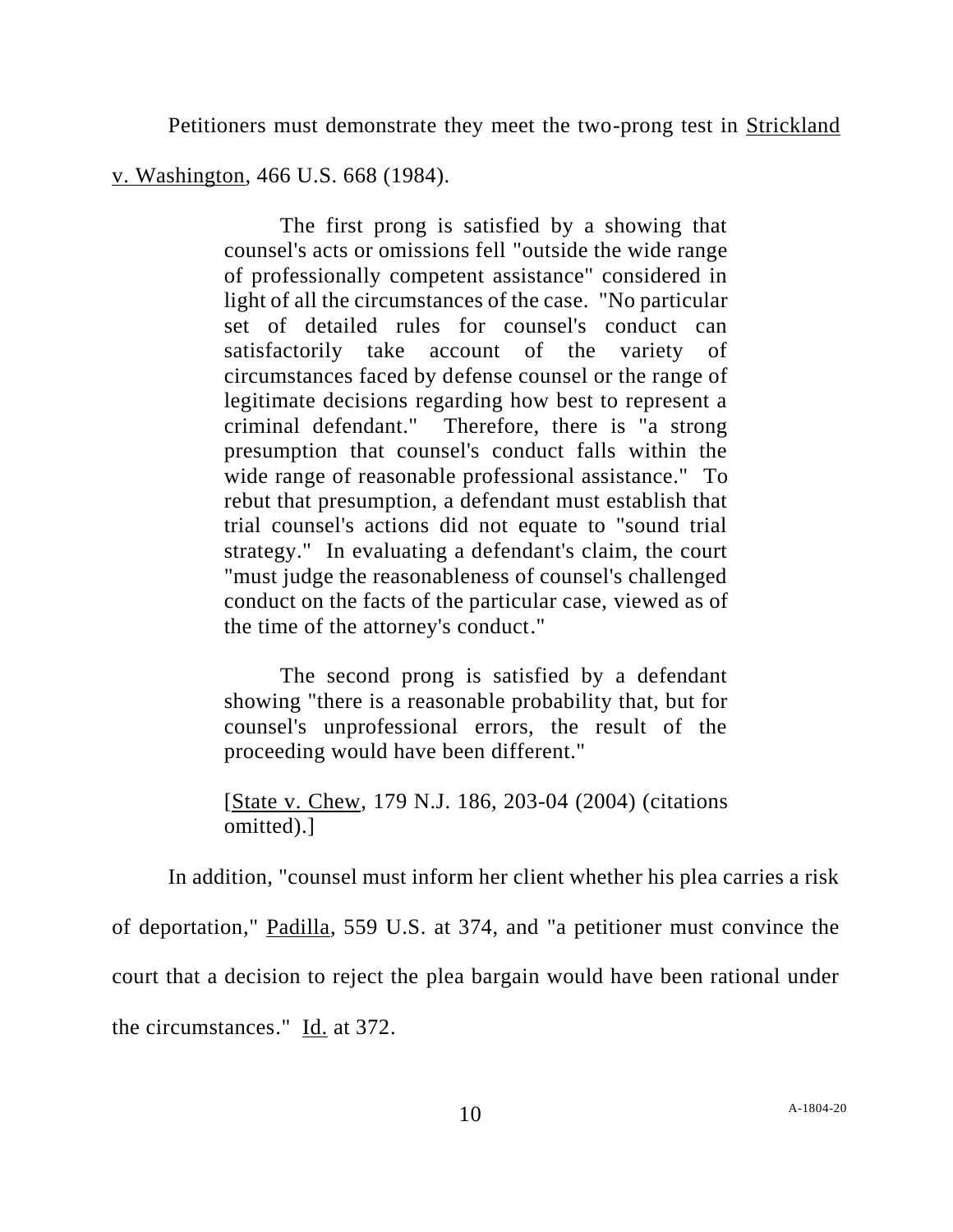The United States Supreme Court considered, with respect to Strickland's attorney-deficiency prong, whether counsel has a duty to inform non-citizen clients of the risk of deportation even if the law is not "succinct and straightforward," see id. at 369; id. at 381 (Alito, J., concurring). New Jersey's Supreme Court considered the same duty.

> [E]ven if removal is not "mandated" in the sense that a state offense is not identified on published lists of offenses equating to aggravated felonies or like mandatorily removable offenses, counsel must highlight for noncitizen clients that entering a guilty plea will place them at risk of removal and that they may seek to obtain counseling on potential immigration consequences in order that their guilty plea be accepted as knowing and voluntary. We will look to transcripts of plea colloquies for evidence that these points were placed on the record with a noncitizen defendant prior to a court's acceptance, and entry, of a guilty plea.

[State v. Gaitan, 209 N.J. 339, 381 (2012).]

In considering whether duties have been met, our "review is necessarily deferential to a PCR court's factual findings based on its review of live witness testimony." Nash, 212 N.J. at 540. We review the PCR court's interpretation of the law de novo. Id. at 540-41.

Defendant first argues that the trial court erred in denying his PCR petition without an evidentiary hearing because testimony was needed to determine the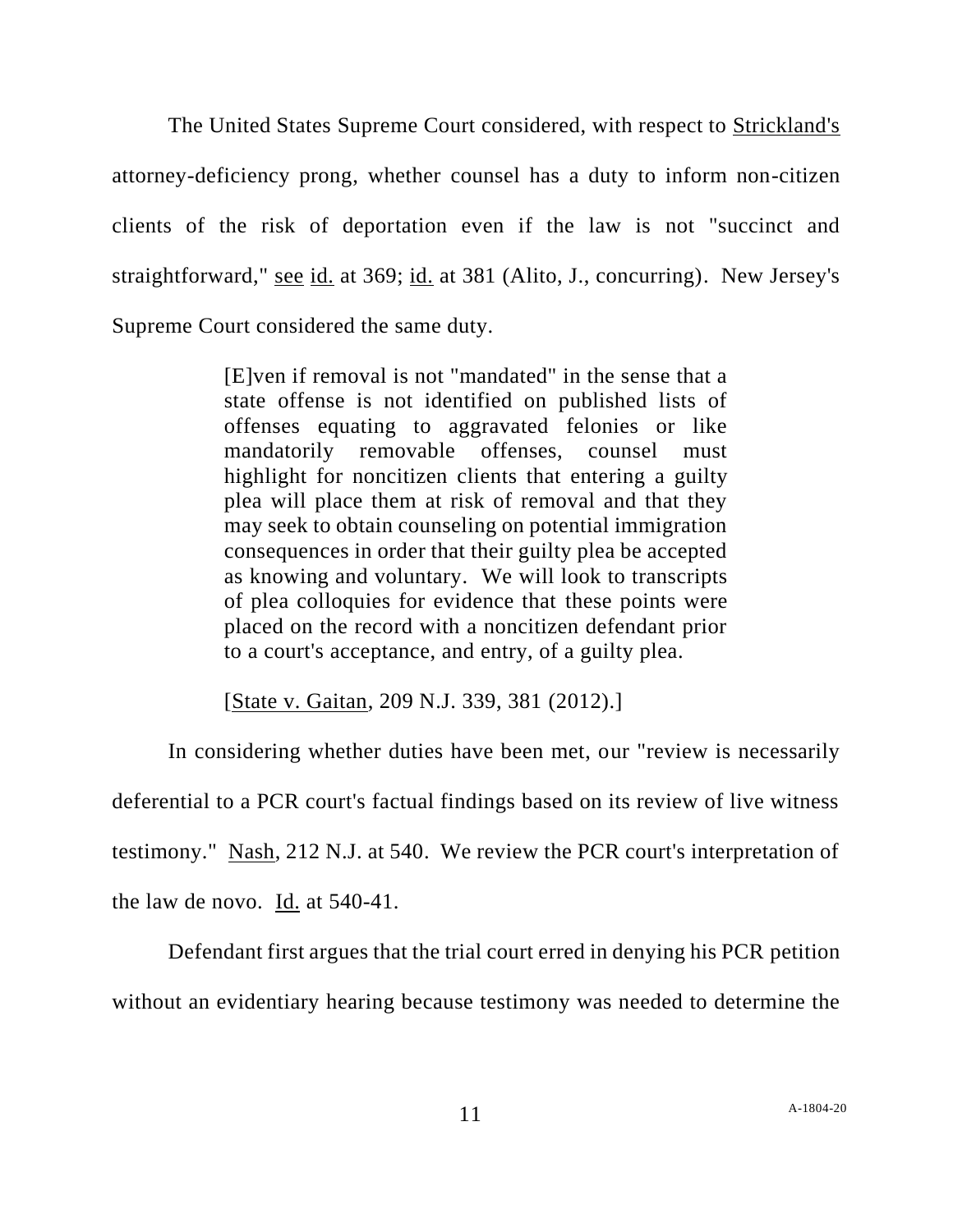substance of prior counsel's advice regarding the immigration consequences of pleading guilty. We agree.

The transcript shows that defendant may not have understood the questions he was asked. When asked if he understood his right to speak with an immigration attorney, and whether he had done so, he said "yes." However, when further questioned as to whether he had spoken with an immigration attorney, he responded, "Never spoke to immigration." When then asked whether he intended to speak with an immigration attorney, defendant answered, "I never spoke to them." When the court asked again whether defendant understood he had the right to speak with an immigration attorney, he answered, "Yes, my Lord." A plain reading of the transcript indicates that defendant may not have understood the classification difference between immigrants and refugees, and therefore did not understand the consequences, including deportation, that attached to his guilty plea. Further, defendant's colloquy fails to account for the two conversations he had with counsel.

Defendant met his burden of establishing a prime facie case as to require an evidentiary hearing. See Preciose, 129 N.J. at 462. As to the first prong, based on his status as a refugee, defendant "assured [counsel that] he [did not] believe he would suffer any immigration consequences." But the court did not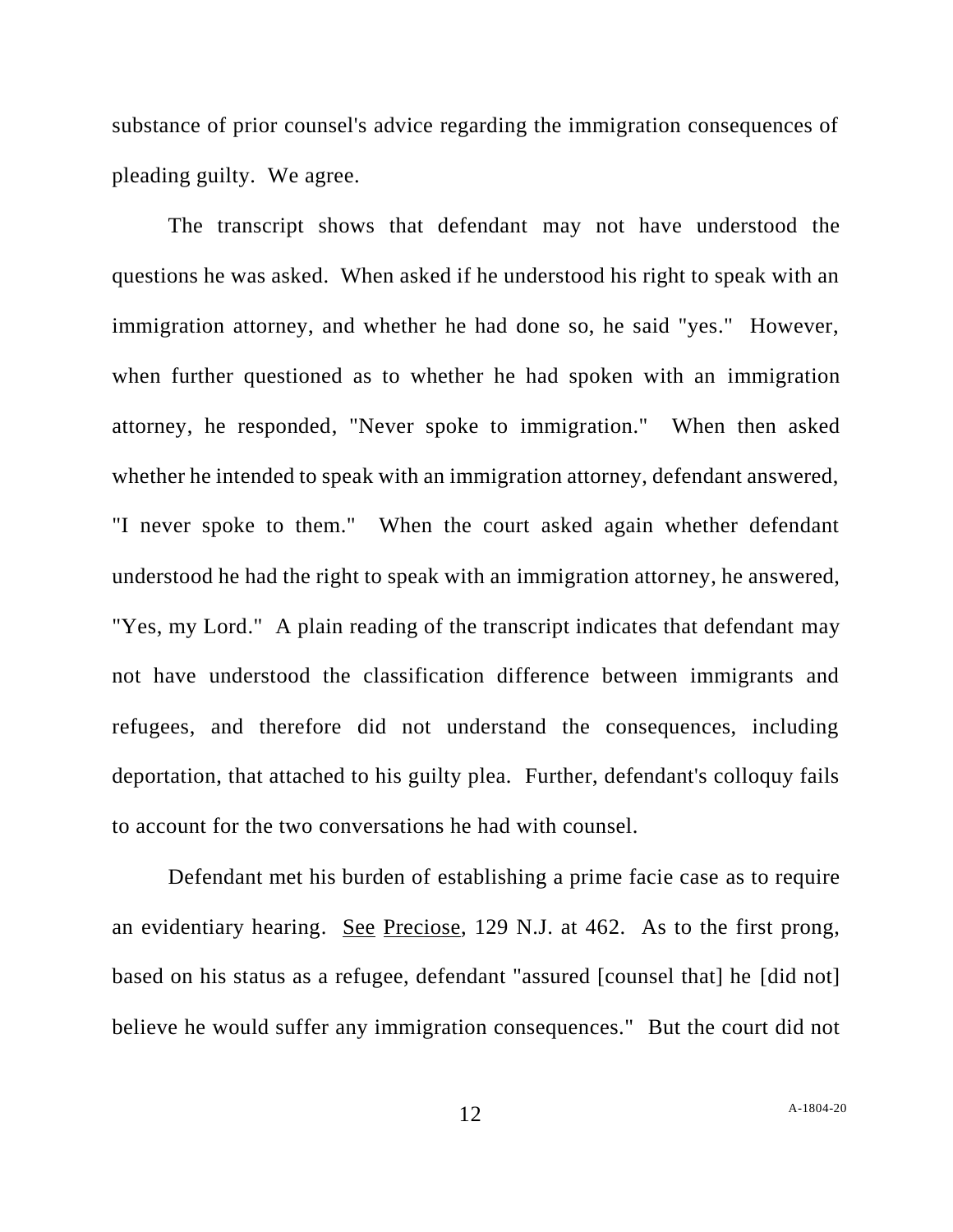conduct further questioning of whether counsel adequately explained and defendant understood his classification as a refugee and the possible deportation consequences that could result from a guilty plea. Defendant established Strickland's second prong because, at the time of his guilty plea, defendant believed he would be in danger if he was forced to return to Sierra Leone; thus, he provided support that he would not have pled guilty if he had been properly informed by counsel of this potential consequence. If defendant had been fully informed of the possible deportation, we think the results of the proceedings would be different. Because defendant asserts he was not advised that he faced possible deportation, he subsequently waived his right to speak with an immigration attorney. Therefore, an evidentiary hearing is necessary to investigate facts outside of the trial record, specifically the substance of his counsel's advice and whether she consulted him on possible deportation. See Preciose, 129 N.J. at 462.

Defendant next argues that he was pressured to plead guilty by counsel, who convinced him that if he went to trial, "he would spend years in prison." The State counterargues that "a plain reading of the plea transcript shows that [defendant] entered a voluntary, knowing plea." We disagree with the State's